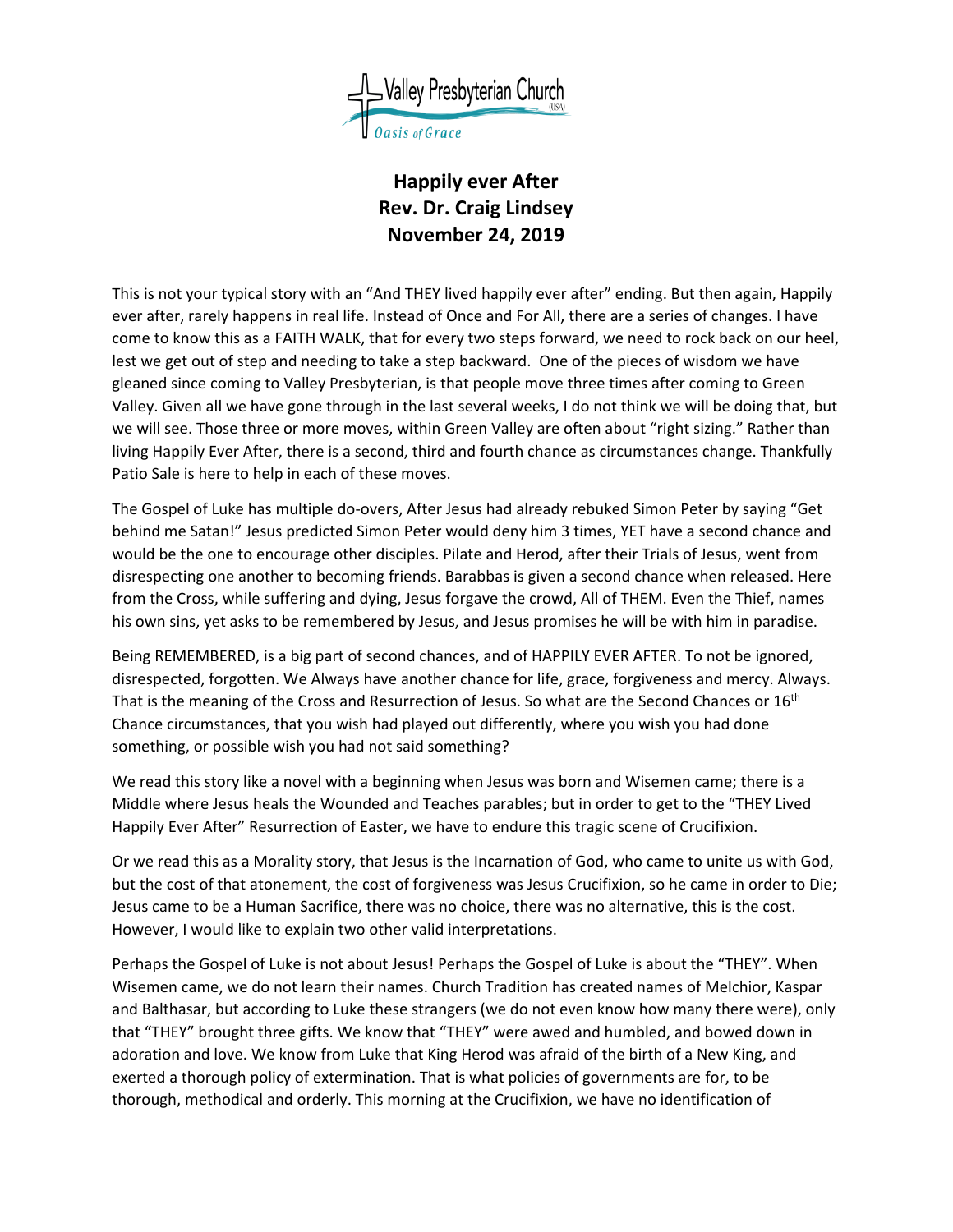Pharisees, or Scribes, Saducees, or who were the people in the Crowd, or the names of the two criminals only a generic "THEY". THEY is all the people, those who condemned him, those who crucified him, those who insulted and derided him, everyone, all of us. Jesus the Good Shepherd, the Rabbi, the Lord and Savior died not because he needed it, or deserved to die, but because "THEY"/WE deserved death, THEY/We needed him to die for us. Under Pontius Pilate, the Empire of Rome had created a thorough, methodical, orderly policy for Crucifixion. Crucifixion was not used for ordinary criminals, only for ENEMIES OF THE STATE. The Jewish Sanhedrin did not have the authority to put someone to death, only the Government did. Why this matters is our pronoun "THEY", because "THEY lived happily ever after."

But, there is also another alternative… perhaps the Gospel is not about Jesus, or about us/Them, and more personal than being just a Novel. Perhaps the Gospel is about God and our faith in the Love of God...

I am so ecstatic about these folks joining this church today, and about this Elder being Ordained. The truth of the matter is that we do not Pass the Finish line, we do not Win the Gold Prize, we do not Live Happily Ever After, instead there are a series of professions of faith and affirmations we make in life. Will you be Baptized? Will you accept the responsibilities of being a Member of the Body of Christ? Will you make a Pledge and Dedicate your Offering to the Work of this Church at this time? Will you serve as an Elder or Deacon or Minister of the Church?

It is probably time that we reveal to each of the new members and Elder that to my knowledge No one has ever failed those Questions. No Congregation has ever said "We Do Not Want You." And No Congregation has ever told an Elder elected by the Church that "We do not want you." At least not in so many words. But I can tell you from first-hand experience that there is anxiety every time you are being questioned "What do you believe?"

In the Presbyterian Church (USA) you have to be elected by the Session and Presbytery to go to Seminary after College. You have to take required courses and graduate from an Accredited Seminary. You must take a series of 4 hour long written examinations on Worship & Theology, Church History, Polity, Biblical Knowledge, and the translation of a passage from the original Hebrew or Greek into English research and write a Sermon about that text. Then, you need to find a particular Presbyterian Church that wants you and your skills for their needs, not every Presbyterian Church or Minister is alike. After all of that, Candidates for the Ministry stand before the Presbytery and are asked whatever questions occur to them, for as long as the Presbytery desires, or you cannot be ordained. Our son is with us this morning, who in coming weeks will be defending his Doctoral Dissertation before his department, which is similar, except this is both Pastors and Session Members from every Church in the Presbytery. Among all the questions I was asked, the last question was "If there were an island of people, who had never heard the name of Jesus, and devastation happened and they ALL died, would they go to Heaven or not?"

My reply was that "I believe in a loving God. That God so loved the world, God gave us God's only begotten Son. I also believe that God is all knowing, so God must have known that we could kill God's Son, AND yet, God gave us that Savior, God became incarnate for us. Because of that depth of boundless love, I have to believe that God would find a way, but even if not, that God would love them." Immediately I was whisked out of the Sanctuary and the Presbytery went into 45 Minutes of heated debate. What was said, to this day I do not know. Someone stepped out to find me and I asked if I answered correctly, and was told "We do not know! Your words caused us to debate this for 45 Minutes